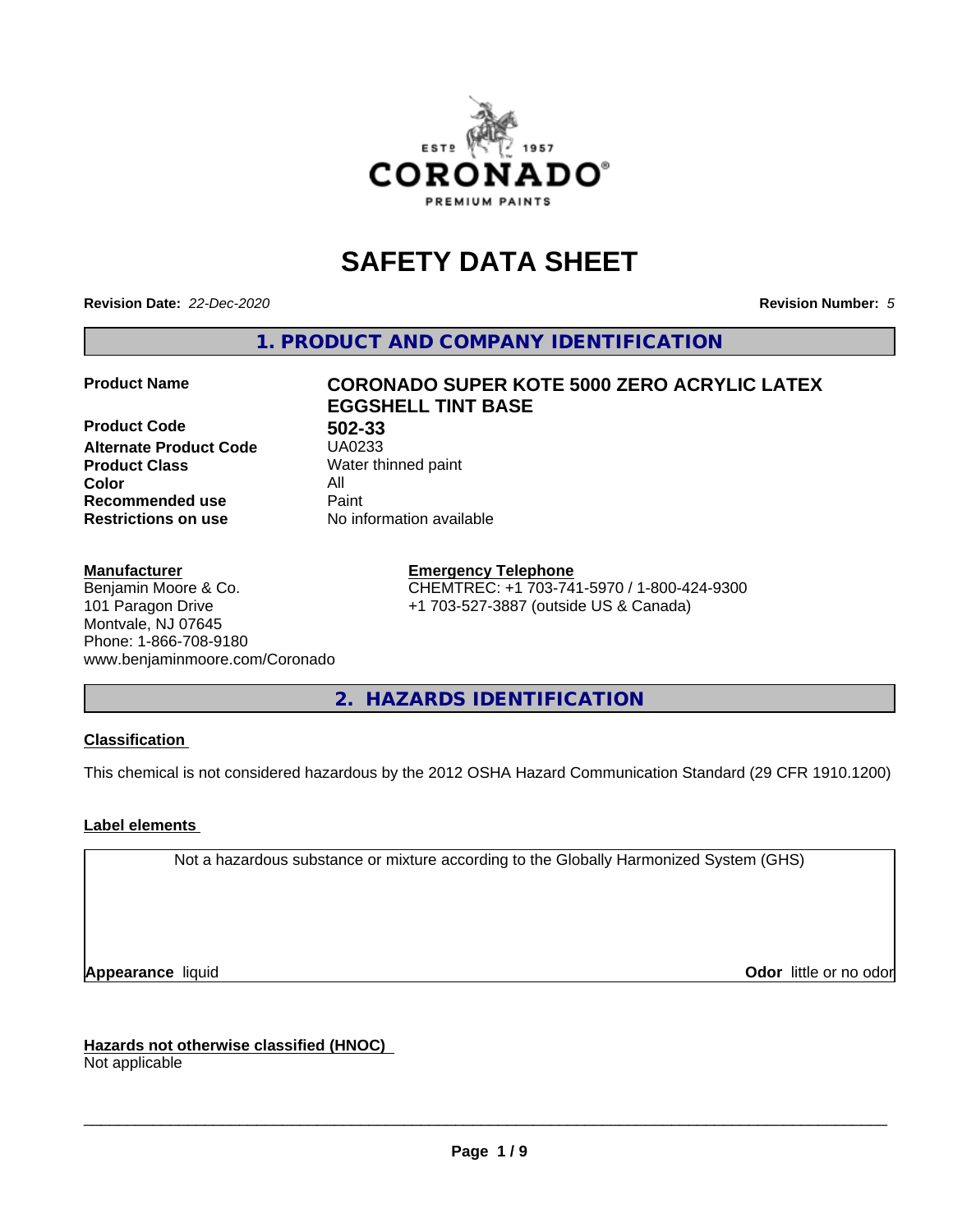#### **Other information**

No information available

 **WARNING:** This product contains isothiazolinone compounds at levels of <0.1%. These substances are biocides commonly found in most paints and a variety of personal care products as a preservative. Certain individuals may be sensitive or allergic to these substances, even at low levels.

\_\_\_\_\_\_\_\_\_\_\_\_\_\_\_\_\_\_\_\_\_\_\_\_\_\_\_\_\_\_\_\_\_\_\_\_\_\_\_\_\_\_\_\_\_\_\_\_\_\_\_\_\_\_\_\_\_\_\_\_\_\_\_\_\_\_\_\_\_\_\_\_\_\_\_\_\_\_\_\_\_\_\_\_\_\_\_\_\_\_\_\_\_

## **3. COMPOSITION INFORMATION ON COMPONENTS**

| <b>Chemical name</b>           | $\sim$ 11<br>$\mathbf{a}$<br>CAS No. | <br>∵veight-"<br>-70 |
|--------------------------------|--------------------------------------|----------------------|
| imestone                       | $\sim$<br>1317<br>$-65-$             | ററ<br>. .<br>∼<br>J  |
| Titanium<br><br>. .<br>dioxide | $\sim$<br>-<br>13462<br>-07-د        | È                    |

|                                                  | 4. FIRST AID MEASURES                                                                                    |
|--------------------------------------------------|----------------------------------------------------------------------------------------------------------|
| <b>General Advice</b>                            | No hazards which require special first aid measures.                                                     |
| <b>Eye Contact</b>                               | Rinse thoroughly with plenty of water for at least 15 minutes and consult a<br>physician.                |
| <b>Skin Contact</b>                              | Wash off immediately with soap and plenty of water while removing all<br>contaminated clothes and shoes. |
| <b>Inhalation</b>                                | Move to fresh air. If symptoms persist, call a physician.                                                |
| Ingestion                                        | Clean mouth with water and afterwards drink plenty of water. Consult a physician<br>if necessary.        |
| <b>Most Important</b><br><b>Symptoms/Effects</b> | None known.                                                                                              |
| <b>Notes To Physician</b>                        | Treat symptomatically.                                                                                   |
|                                                  | 5. FIRE-FIGHTING MEASURES                                                                                |

| <b>Suitable Extinguishing Media</b>                   | Use extinguishing measures that are appropriate to local<br>circumstances and the surrounding environment.                                   |
|-------------------------------------------------------|----------------------------------------------------------------------------------------------------------------------------------------------|
| Protective equipment and precautions for firefighters | As in any fire, wear self-contained breathing apparatus<br>pressure-demand, MSHA/NIOSH (approved or equivalent)<br>and full protective gear. |
| <b>Specific Hazards Arising From The Chemical</b>     | Closed containers may rupture if exposed to fire or<br>extreme heat.                                                                         |
| Sensitivity to mechanical impact                      | No.                                                                                                                                          |
| Sensitivity to static discharge                       | No.                                                                                                                                          |
| <b>Flash Point Data</b>                               |                                                                                                                                              |
|                                                       |                                                                                                                                              |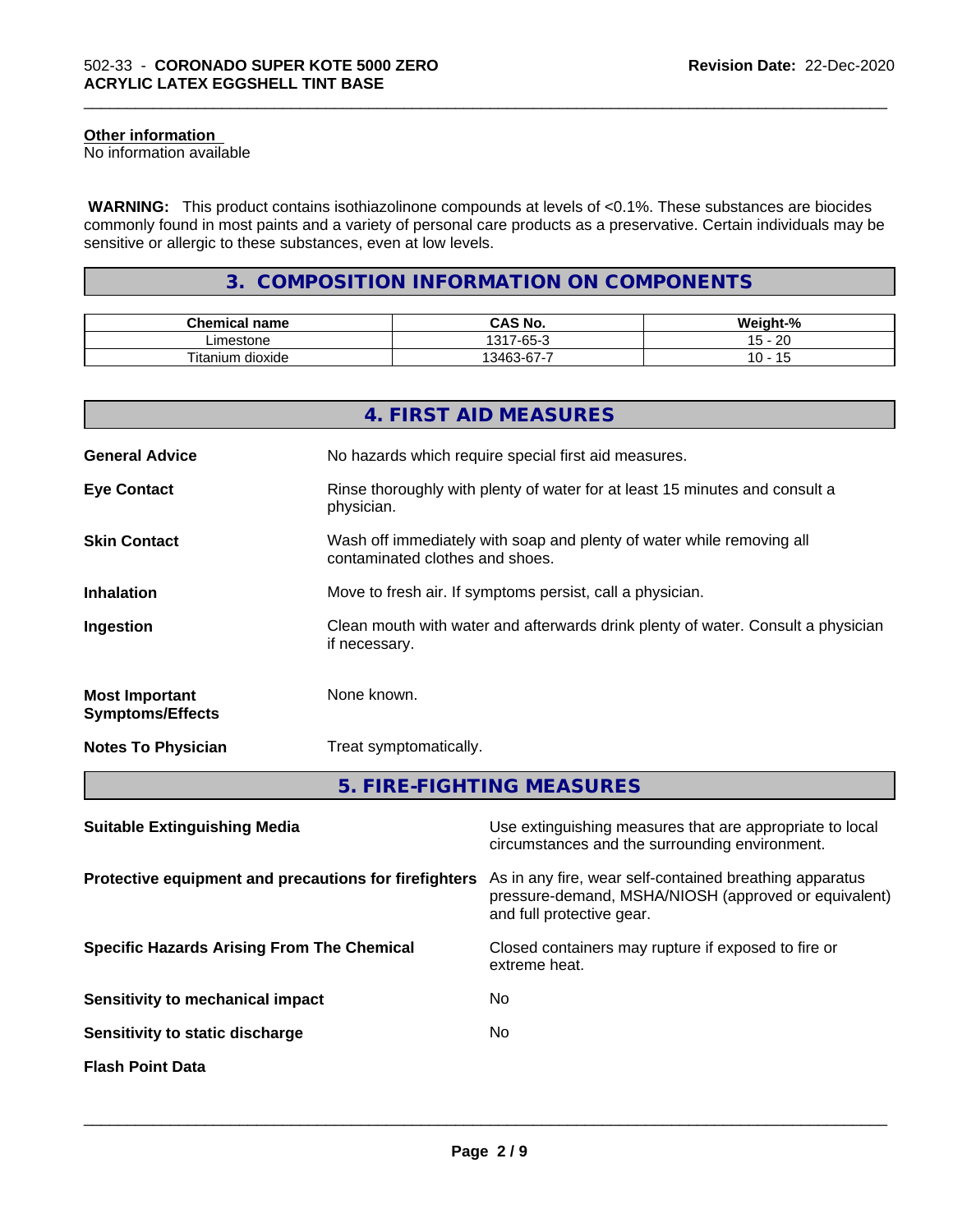| Flash point (°F)<br>Flash Point (°C)<br><b>Method</b>         |                 | Not applicable<br>Not applicable<br>Not applicable |                                |
|---------------------------------------------------------------|-----------------|----------------------------------------------------|--------------------------------|
| <b>Flammability Limits In Air</b>                             |                 |                                                    |                                |
| Lower flammability limit:<br><b>Upper flammability limit:</b> |                 | Not applicable<br>Not applicable                   |                                |
| <b>NFPA</b><br>Health: 1                                      | Flammability: 0 | <b>Instability: 0</b>                              | <b>Special: Not Applicable</b> |
| <b>NFPA Legend</b><br>0 - Not Hazardous<br>1 Clinhthy         |                 |                                                    |                                |

\_\_\_\_\_\_\_\_\_\_\_\_\_\_\_\_\_\_\_\_\_\_\_\_\_\_\_\_\_\_\_\_\_\_\_\_\_\_\_\_\_\_\_\_\_\_\_\_\_\_\_\_\_\_\_\_\_\_\_\_\_\_\_\_\_\_\_\_\_\_\_\_\_\_\_\_\_\_\_\_\_\_\_\_\_\_\_\_\_\_\_\_\_

- 1 Slightly 2 - Moderate
- 3 High
- 
- 4 Severe

*The ratings assigned are only suggested ratings, the contractor/employer has ultimate responsibilities for NFPA ratings where this system is used.*

*Additional information regarding the NFPA rating system is available from the National Fire Protection Agency (NFPA) at www.nfpa.org.*

### **6. ACCIDENTAL RELEASE MEASURES**

| <b>Personal Precautions</b>      | Avoid contact with skin, eyes and clothing. Ensure adequate ventilation.                                                                                                         |  |  |
|----------------------------------|----------------------------------------------------------------------------------------------------------------------------------------------------------------------------------|--|--|
| <b>Other Information</b>         | Prevent further leakage or spillage if safe to do so.                                                                                                                            |  |  |
| <b>Environmental precautions</b> | See Section 12 for additional Ecological Information.                                                                                                                            |  |  |
| <b>Methods for Cleaning Up</b>   | Soak up with inert absorbent material. Sweep up and shovel into suitable<br>containers for disposal.                                                                             |  |  |
|                                  | 7. HANDLING AND STORAGE                                                                                                                                                          |  |  |
| Handling                         | Avoid contact with skin, eyes and clothing. Avoid breathing vapors, spray mists or<br>sanding dust. In case of insufficient ventilation, wear suitable respiratory<br>equipment. |  |  |
| <b>Storage</b>                   | Keep container tightly closed. Keep out of the reach of children.                                                                                                                |  |  |
| <b>Incompatible Materials</b>    | No information available                                                                                                                                                         |  |  |

## **8. EXPOSURE CONTROLS/PERSONAL PROTECTION**

#### **Exposure Limits**

| <b>Chemical name</b> | <b>ACGIH TLV</b>         | <b>OSHA PEL</b>                    |
|----------------------|--------------------------|------------------------------------|
| Limestone            | N/E                      | · TWA<br>15 mg/m <sup>3</sup>      |
|                      |                          | <b>TWA</b><br>$5 \text{ ma/m}^3$ - |
| Titanium dioxide     | TWA: $10 \text{ ma/m}^3$ | <b>TWA</b><br>15 ma/m $^3$         |

#### **Legend**

ACGIH - American Conference of Governmental Industrial Hygienists Exposure Limits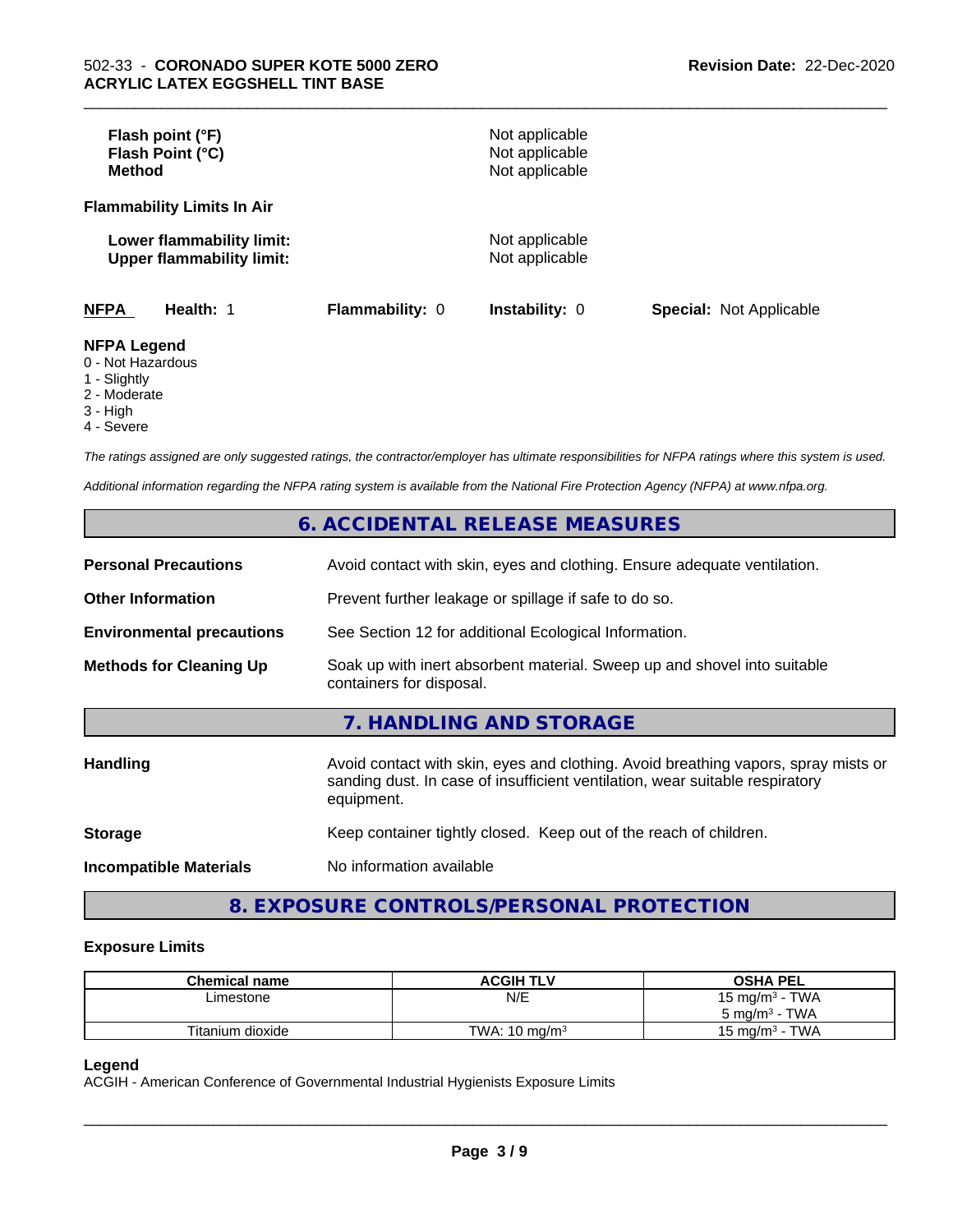OSHA - Occupational Safety & Health Administration Exposure Limits N/E - Not Established

| Ensure adequate ventilation, especially in confined areas.<br><b>Engineering Measures</b> |                                                                                                                                     |  |
|-------------------------------------------------------------------------------------------|-------------------------------------------------------------------------------------------------------------------------------------|--|
| <b>Personal Protective Equipment</b>                                                      |                                                                                                                                     |  |
| <b>Eye/Face Protection</b>                                                                | Safety glasses with side-shields.                                                                                                   |  |
| <b>Skin Protection</b>                                                                    | Protective gloves and impervious clothing.                                                                                          |  |
| <b>Respiratory Protection</b>                                                             | In case of insufficient ventilation wear suitable respiratory equipment.                                                            |  |
| <b>Hygiene Measures</b>                                                                   | Avoid contact with skin, eyes and clothing. Remove and wash contaminated<br>clothing before re-use. Wash thoroughly after handling. |  |

\_\_\_\_\_\_\_\_\_\_\_\_\_\_\_\_\_\_\_\_\_\_\_\_\_\_\_\_\_\_\_\_\_\_\_\_\_\_\_\_\_\_\_\_\_\_\_\_\_\_\_\_\_\_\_\_\_\_\_\_\_\_\_\_\_\_\_\_\_\_\_\_\_\_\_\_\_\_\_\_\_\_\_\_\_\_\_\_\_\_\_\_\_

## **9. PHYSICAL AND CHEMICAL PROPERTIES**

| Appearance                           | liquid                   |
|--------------------------------------|--------------------------|
| Odor                                 | little or no odor        |
| <b>Odor Threshold</b>                | No information available |
| Density (Ibs/gal)                    | 10.85 - 10.95            |
| <b>Specific Gravity</b>              | $1.30 - 1.32$            |
| pH                                   | No information available |
| <b>Viscosity (cps)</b>               | No information available |
| Solubility(ies)                      | No information available |
| <b>Water solubility</b>              | No information available |
| <b>Evaporation Rate</b>              | No information available |
| Vapor pressure                       | No information available |
| Vapor density                        | No information available |
| Wt. % Solids                         | $50 - 60$                |
| <b>Vol. % Solids</b>                 | $35 - 45$                |
| Wt. % Volatiles                      | $40 - 50$                |
| Vol. % Volatiles                     | $55 - 65$                |
| <b>VOC Regulatory Limit (g/L)</b>    | < 5                      |
| <b>Boiling Point (°F)</b>            | 212                      |
| <b>Boiling Point (°C)</b>            | 100                      |
| Freezing point (°F)                  | 32                       |
| <b>Freezing Point (°C)</b>           | 0                        |
| Flash point (°F)                     | Not applicable           |
| Flash Point (°C)                     | Not applicable           |
| <b>Method</b>                        | Not applicable           |
| <b>Flammability (solid, gas)</b>     | Not applicable           |
| <b>Upper flammability limit:</b>     | Not applicable           |
| Lower flammability limit:            | Not applicable           |
| <b>Autoignition Temperature (°F)</b> | No information available |
| <b>Autoignition Temperature (°C)</b> | No information available |
| Decomposition Temperature (°F)       | No information available |
| Decomposition Temperature (°C)       | No information available |
| <b>Partition coefficient</b>         | No information available |

## **10. STABILITY AND REACTIVITY**

**Reactivity Not Applicable** Not Applicable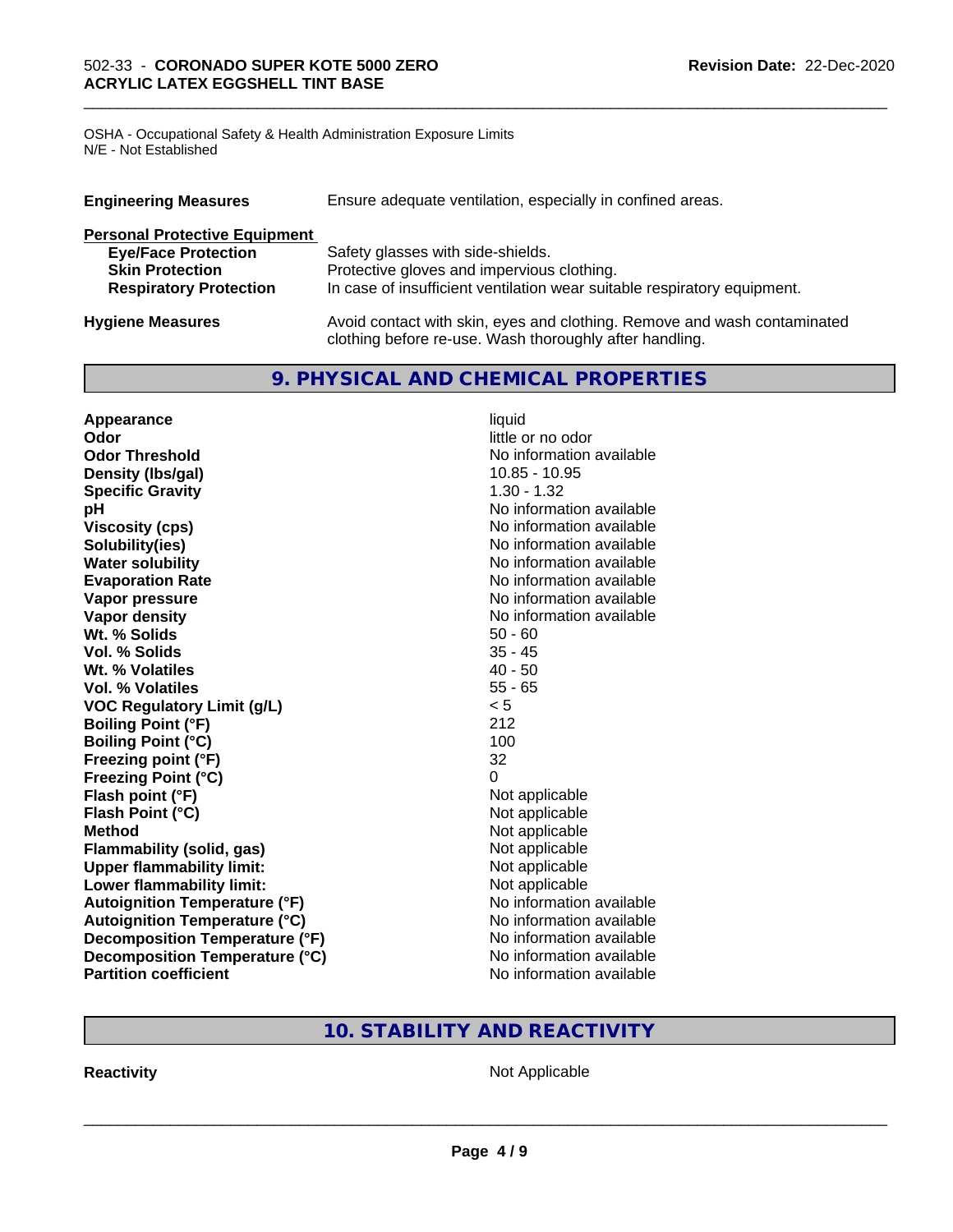| <b>Chemical Stability</b>               | Stable under normal conditions.          |
|-----------------------------------------|------------------------------------------|
| <b>Conditions to avoid</b>              | Prevent from freezing.                   |
| <b>Incompatible Materials</b>           | No materials to be especially mentioned. |
| <b>Hazardous Decomposition Products</b> | None under normal use.                   |
| Possibility of hazardous reactions      | None under normal conditions of use.     |

## **11. TOXICOLOGICAL INFORMATION**

| Information on likely routes of exposure                                                                        |
|-----------------------------------------------------------------------------------------------------------------|
| Eye contact, skin contact and inhalation.                                                                       |
|                                                                                                                 |
| No information available                                                                                        |
| Symptoms related to the physical, chemical and toxicological characteristics                                    |
| No information available                                                                                        |
| Delayed and immediate effects as well as chronic effects from short and long-term exposure                      |
| May cause slight irritation.                                                                                    |
| Substance may cause slight skin irritation. Prolonged or repeated contact may dry<br>skin and cause irritation. |
| May cause irritation of respiratory tract.                                                                      |
| Ingestion may cause gastrointestinal irritation, nausea, vomiting and diarrhea.                                 |
| No information available                                                                                        |
| No information available.                                                                                       |
| No information available.                                                                                       |
| No information available.                                                                                       |
| No information available.                                                                                       |
| No information available.                                                                                       |
| No information available.                                                                                       |
| No information available.                                                                                       |
| No information available.                                                                                       |
| No information available                                                                                        |
| <b>Numerical measures of toxicity</b>                                                                           |
| The following values are calculated based on chapter 3.1 of the GHS document                                    |
|                                                                                                                 |

**ATEmix (oral)** 81365 mg/kg

### **Component Information**

| nhon<br>hemical name<br>. | LD50<br>Dral          | DEC<br>Dermal<br>-רים | LC <sub>50</sub><br>innalation |
|---------------------------|-----------------------|-----------------------|--------------------------------|
| ⊧ dioxide<br>litanium     | 10000<br>Rat<br>ma/ka |                       |                                |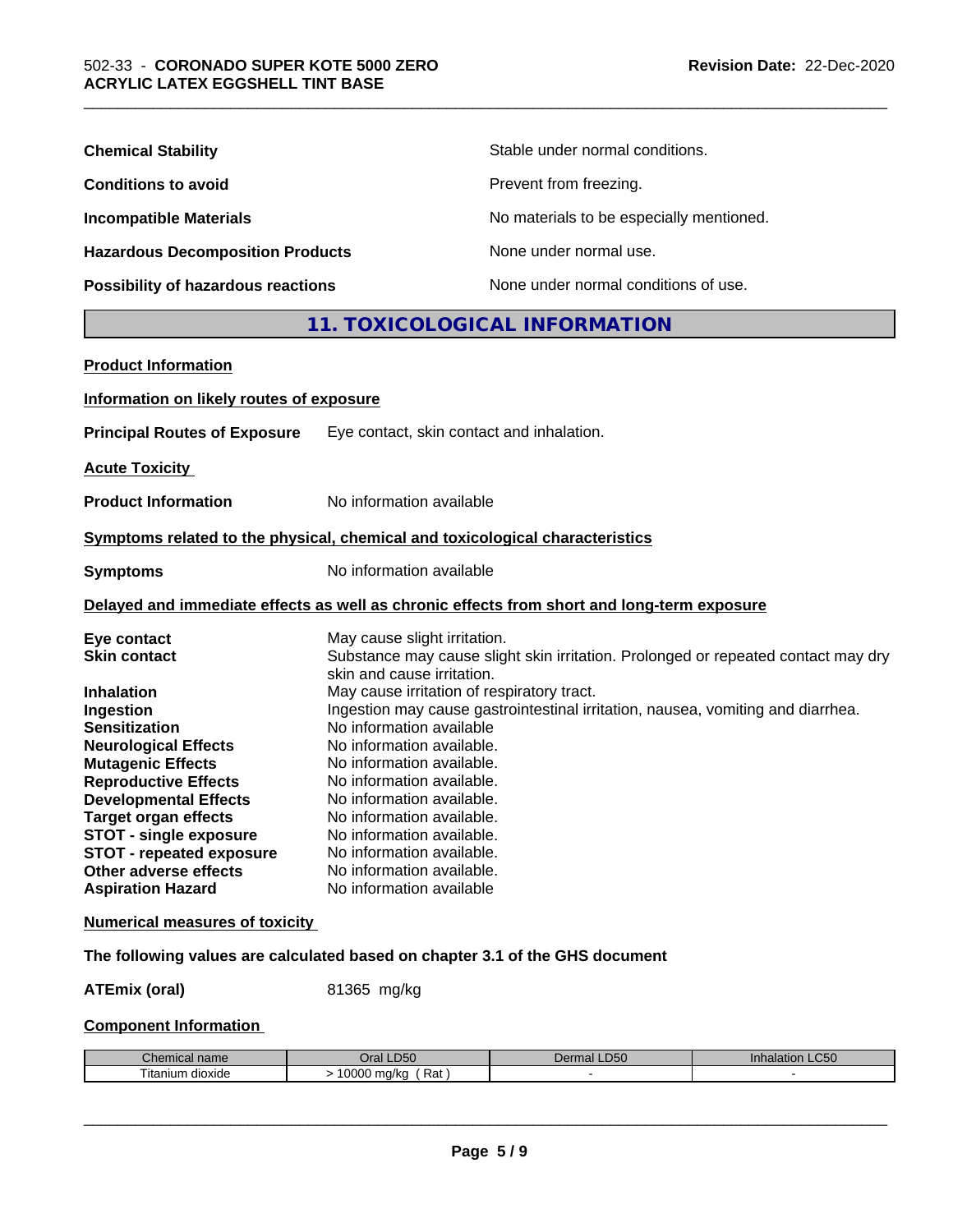#### 502-33 - **CORONADO SUPER KOTE 5000 ZERO ACRYLIC LATEX EGGSHELL TINT BASE**

| . $346^\circ$ |  |  |
|---------------|--|--|

\_\_\_\_\_\_\_\_\_\_\_\_\_\_\_\_\_\_\_\_\_\_\_\_\_\_\_\_\_\_\_\_\_\_\_\_\_\_\_\_\_\_\_\_\_\_\_\_\_\_\_\_\_\_\_\_\_\_\_\_\_\_\_\_\_\_\_\_\_\_\_\_\_\_\_\_\_\_\_\_\_\_\_\_\_\_\_\_\_\_\_\_\_

#### **Chronic Toxicity**

#### **Carcinogenicity**

*The information below indicateswhether each agency has listed any ingredient as a carcinogen:.*

| <b>Chemical name</b>             | <b>IARC</b>                      | <b>NTP</b> | OSHA   |
|----------------------------------|----------------------------------|------------|--------|
|                                  | . .<br>2B<br>: Human<br>Possible |            | Listed |
| .<br>, dioxide<br><b>itanium</b> | Carcinoɑen                       |            |        |

• Although IARC has classified titanium dioxide as possibly carcinogenic to humans (2B), their summary concludes: "No significant exposure to titanium dioxide is thought to occur during the use of products in which titanium dioxide is bound to other materials, such as paint."

#### **Legend**

IARC - International Agency for Research on Cancer NTP - National Toxicity Program OSHA - Occupational Safety & Health Administration

**12. ECOLOGICAL INFORMATION**

#### **Ecotoxicity Effects**

The environmental impact of this product has not been fully investigated.

#### **Product Information**

#### **Acute Toxicity to Fish**

No information available

#### **Acute Toxicity to Aquatic Invertebrates**

No information available

#### **Acute Toxicity to Aquatic Plants**

No information available

#### **Persistence / Degradability**

No information available.

#### **Bioaccumulation**

There is no data for this product.

#### **Mobility in Environmental Media**

No information available.

#### **Ozone**

No information available

#### **Component Information**

#### **Acute Toxicity to Fish**

Titanium dioxide  $LC50:$  > 1000 mg/L (Fathead Minnow - 96 hr.)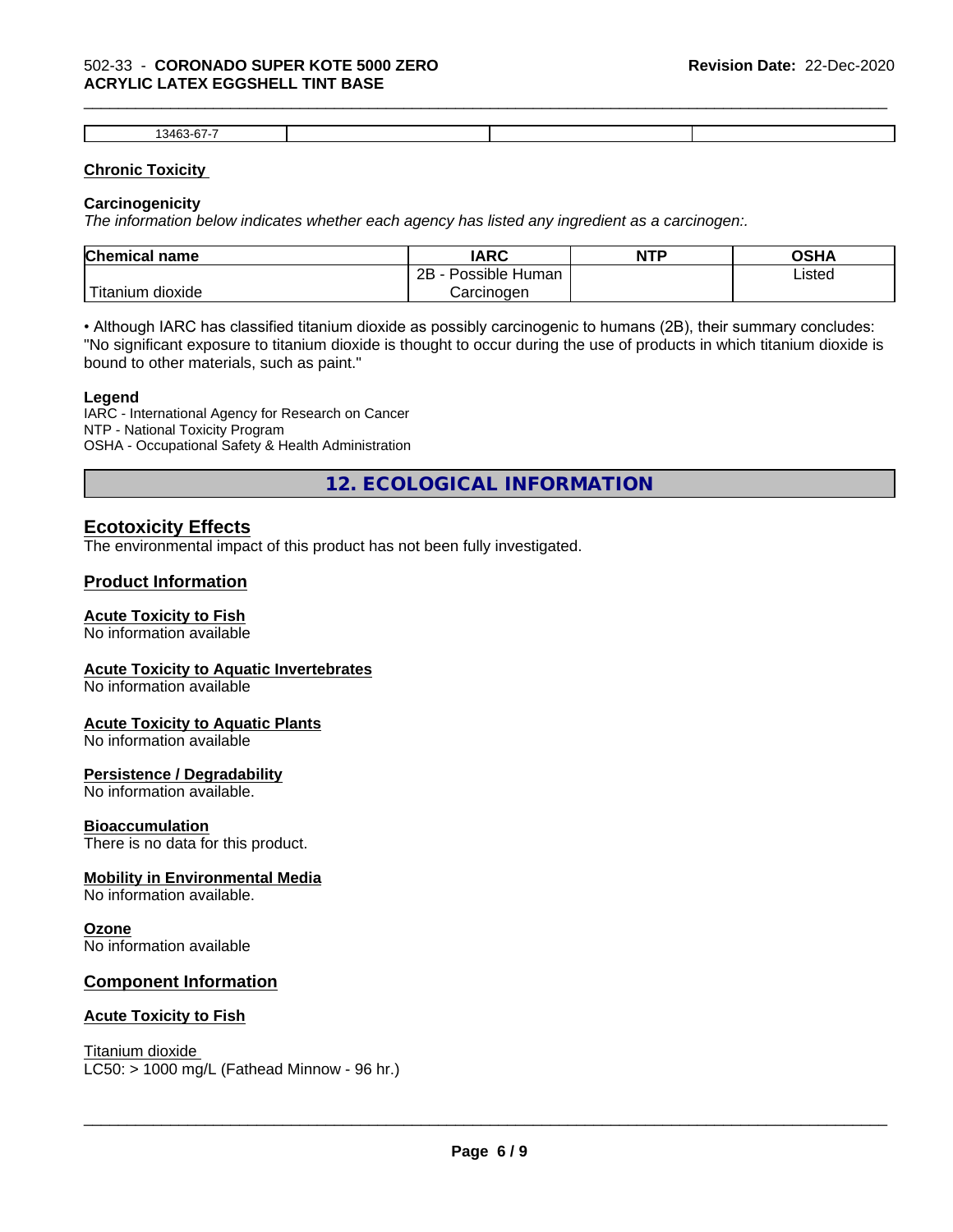### **Acute Toxicity to Aquatic Invertebrates**

No information available

#### **Acute Toxicity to Aquatic Plants**

No information available

|                              | 13. DISPOSAL CONSIDERATIONS                                                                                                                                                                                               |  |
|------------------------------|---------------------------------------------------------------------------------------------------------------------------------------------------------------------------------------------------------------------------|--|
| <b>Waste Disposal Method</b> | Dispose of in accordance with federal, state, and local regulations. Local<br>requirements may vary, consult your sanitation department or state-designated<br>environmental protection agency for more disposal options. |  |
|                              | 14. TRANSPORT INFORMATION                                                                                                                                                                                                 |  |
| <b>DOT</b>                   | Not regulated                                                                                                                                                                                                             |  |
| <b>ICAO/IATA</b>             | Not regulated                                                                                                                                                                                                             |  |
| <b>IMDG/IMO</b>              | Not regulated                                                                                                                                                                                                             |  |
|                              | <b>15. REGULATORY INFORMATION</b>                                                                                                                                                                                         |  |

\_\_\_\_\_\_\_\_\_\_\_\_\_\_\_\_\_\_\_\_\_\_\_\_\_\_\_\_\_\_\_\_\_\_\_\_\_\_\_\_\_\_\_\_\_\_\_\_\_\_\_\_\_\_\_\_\_\_\_\_\_\_\_\_\_\_\_\_\_\_\_\_\_\_\_\_\_\_\_\_\_\_\_\_\_\_\_\_\_\_\_\_\_

#### **International Inventories**

| <b>TSCA: United States</b> | Yes - All components are listed or exempt. |
|----------------------------|--------------------------------------------|
| <b>DSL: Canada</b>         | Yes - All components are listed or exempt. |

#### **Federal Regulations**

#### **SARA 311/312 hazardous categorization**

| No |
|----|
| Nο |
| No |
| Nο |
| N٥ |
|    |

#### **SARA 313**

Section 313 of Title III of the Superfund Amendments and Reauthorization Act of 1986 (SARA). This product contains a chemical or chemicals which are subject to the reporting requirements of the Act and Title 40 of the Code of Federal Regulations, Part 372:

*None*

#### **Clean Air Act,Section 112 Hazardous Air Pollutants (HAPs) (see 40 CFR 61)**

This product contains the following HAPs: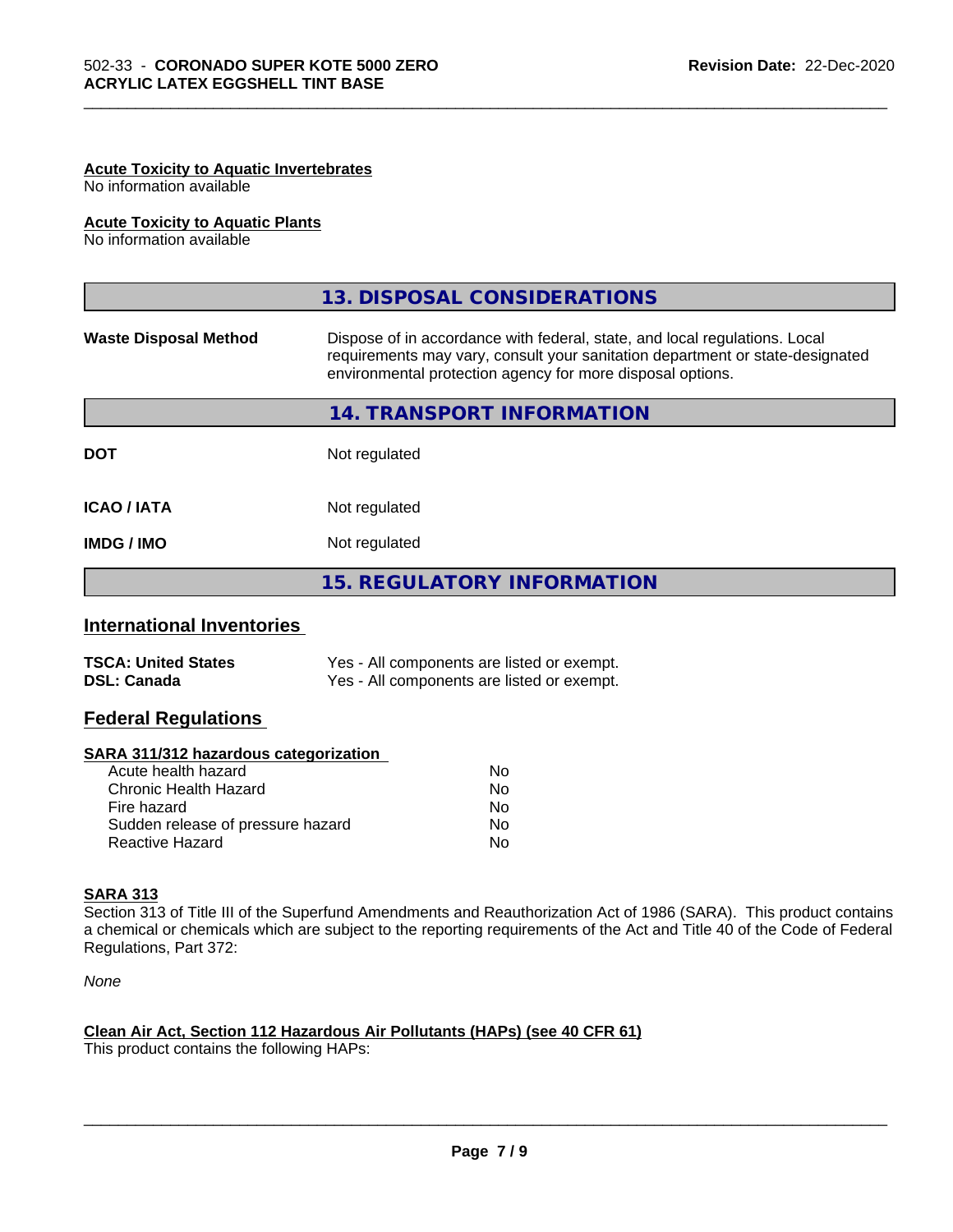*None*

### **US State Regulations**

#### **California Proposition 65**

**AN** WARNING: Cancer and Reproductive Harm– www.P65warnings.ca.gov

#### **State Right-to-Know**

| <b>Chemical</b><br>name            | .<br><b>IVIC</b><br>นบเนวษแอ | <b>Jerse</b> v<br>Nev | าnsvlvania |
|------------------------------------|------------------------------|-----------------------|------------|
| estone<br>.ımes                    |                              |                       |            |
| .<br>--<br>dioxide<br>ιm<br>itanit |                              |                       |            |

\_\_\_\_\_\_\_\_\_\_\_\_\_\_\_\_\_\_\_\_\_\_\_\_\_\_\_\_\_\_\_\_\_\_\_\_\_\_\_\_\_\_\_\_\_\_\_\_\_\_\_\_\_\_\_\_\_\_\_\_\_\_\_\_\_\_\_\_\_\_\_\_\_\_\_\_\_\_\_\_\_\_\_\_\_\_\_\_\_\_\_\_\_

#### **Legend**

X - Listed

| 16. OTHER INFORMATION                                                                                                                                 |                                                    |                                                                            |                      |                                                                                                                                               |
|-------------------------------------------------------------------------------------------------------------------------------------------------------|----------------------------------------------------|----------------------------------------------------------------------------|----------------------|-----------------------------------------------------------------------------------------------------------------------------------------------|
| HMIS -                                                                                                                                                | Health: 1                                          | <b>Flammability: 0</b>                                                     | <b>Reactivity: 0</b> | $PPE: -$                                                                                                                                      |
| <b>HMIS Legend</b><br>0 - Minimal Hazard<br>1 - Slight Hazard<br>2 - Moderate Hazard<br>3 - Serious Hazard<br>4 - Severe Hazard<br>* - Chronic Hazard | present under the actual normal conditions of use. | X - Consult your supervisor or S.O.P. for "Special" handling instructions. |                      | Note: The PPE rating has intentionally been left blank. Choose appropriate PPE that will protect employees from the hazards the material will |

*Caution: HMISÒ ratings are based on a 0-4 rating scale, with 0 representing minimal hazards or risks, and 4 representing significant hazards or risks. Although HMISÒ ratings are not required on MSDSs under 29 CFR 1910.1200, the preparer, has chosen to provide them. HMISÒ ratings are to be used only in conjunction with a fully implemented HMISÒ program by workers who have received appropriate HMISÒ training. HMISÒ is a registered trade and service mark of the NPCA. HMISÒ materials may be purchased exclusively from J. J. Keller (800) 327-6868.*

 **WARNING!** If you scrape, sand, or remove old paint, you may release lead dust. LEAD IS TOXIC. EXPOSURE TO LEAD DUST CAN CAUSE SERIOUS ILLNESS, SUCH AS BRAIN DAMAGE, ESPECIALLY IN CHILDREN. PREGNANT WOMEN SHOULD ALSO AVOID EXPOSURE. Wear a NIOSH approved respirator to control lead exposure. Clean up carefully with a HEPA vacuum and a wet mop. Before you start, find out how to protect yourself and your family by contacting the National Lead Information Hotline at 1-800-424-LEAD or log on to www.epa.gov/lead.

**Prepared By** Product Stewardship Department Benjamin Moore & Co. 101 Paragon Drive Montvale, NJ 07645 800-225-5554